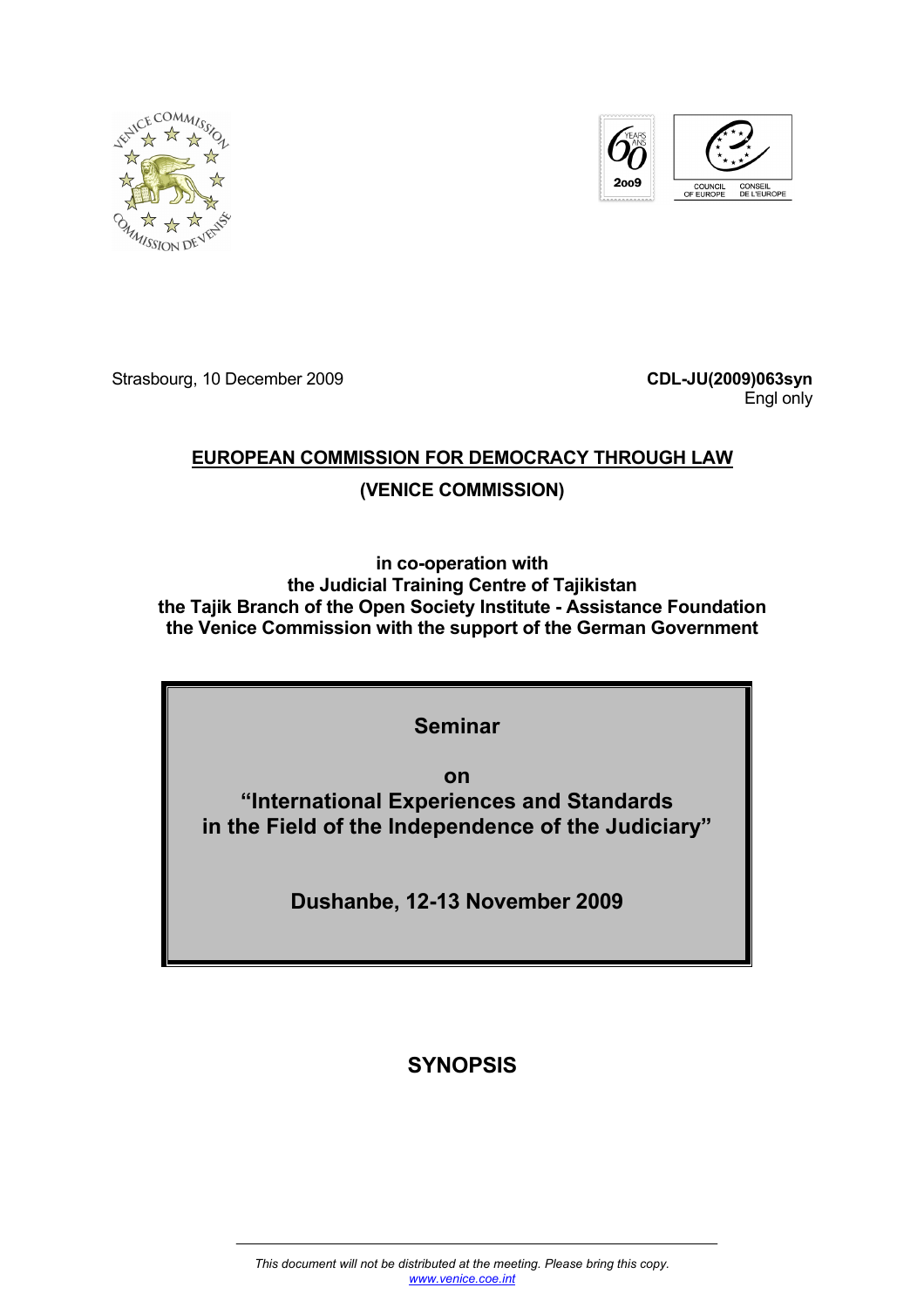The Judicial Training Centre of Tajikistan, the Tajik Branch of the Open Society Institute - Assistance Foundation and the Venice Commission organised with the support of the German Government, a seminar on the "International experience and standards in the field of independence of the judiciary" in Dushanbe, Tajikistan on 12-13 November 2009.

The Seminar gathered together the following participants: Judges Karimov and Abdullaev of the Constitutional Court of Tajikistan, ordinary judges from Dushanbe and other regions, the Ombudsman, Mr Alizoda, and the Head of the Department of Constitutional Rights of Citizens of the Presidential Office of Tajikistan, Mr Salimov. GTZ and Helvetas participated as well. The Venice Commission was represented by Mr Endzins (member, Latvia), Mr Huseynov (member, Azerbaijan) and Mr Olivetti (expert, Italy). The Seminar was opened by the Director of the Judicial Training Centre, Ms Khamidova and Mr Alimardonov for the Open Society foundation.

The Ombudsman and the Head of the Department of Constitutional Rights of Citizens of the Presidential Office presented various aspects of judicial reforms which had taken place in Tajikistan and of the future reforms planned.

Past reforms included:

- the establishment of a judicial council in charge of judicial appointments, judicial discipline, and the preparation of the judicial budget;
- the setting up of the Judicial Training Centre;
- the undergoing by judges of a year's training before they were appointed after a final examination;
- serving judges following courses in various fields of law with a major problem being currently that experienced judges and trainers only know legal terminology in Russian whereas courses are supposed to be held in Tajik and younger judges do not understand Russian well enough any longer;
- the extension of the mandate of judges from 5 to 10 years;
- detentions, search warrants and telephone tapping had to be ordered by a judge and no longer by the prosecutor;
- the abolition of the Supreme Court's right to make legislative proposals, which could draw it into politics as this competence had been shifted to the Judicial Council.

The new programme for legal reform was discussed and would include:

- an amendment to the criminal procedure Code was currently being prepared in Parliament, which aims was to further reduce the powers of the prosecution. The adoption of this Code is expected to take place on 19 November 2009 and its entry into force in April 2010;
- new regional collegial appeal courts to be set up soon allowing appeals which could not be heard previously to be heard. A specialisation of judges in ordinary courts in family and administrative matters should be a precursor to the establishment of specialised courts in these fields. These administrative courts would also be in charge of settling conflicts between municipalities and the State. The competence for the execution of judgements was to be transferred from the Ministry of Justice to the Judicial Council;
- the development of a system of arbitration in order to speed up judicial proceedings without being of detriment to individuals in that they should not lose their right to appeal against a court decision;
- the introduction of judicial terms until retirement might be envisaged, following a probationary period.

During the conference, participants discussed the independence of constitutional courts and in particular the courts of Tajikistan and international co-operation between constitutional courts